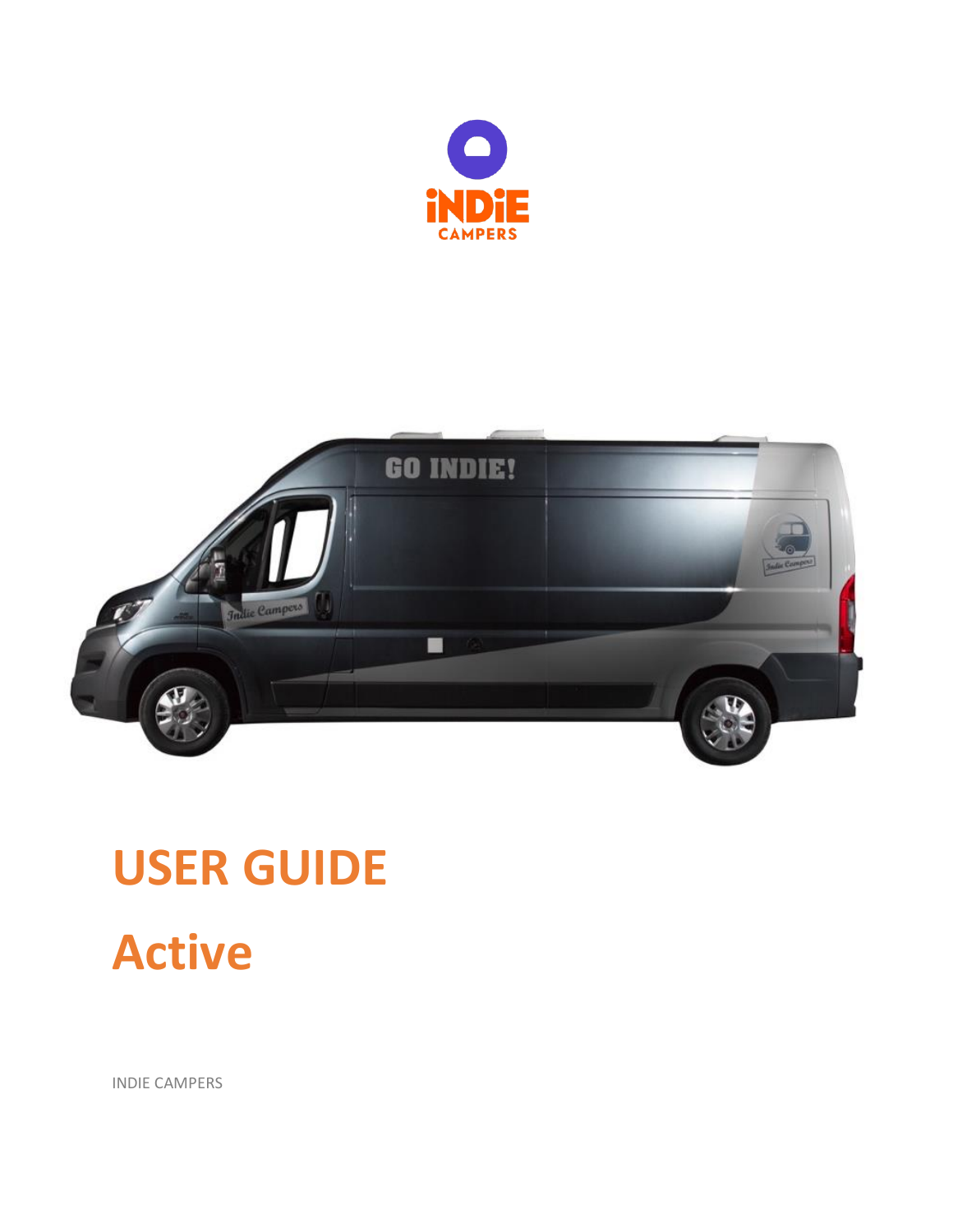

# Index

| 1 <sup>1</sup> |  |
|----------------|--|
| a.             |  |
| 2.             |  |
| $\mathbf{3}$ . |  |
| a.             |  |
| b.             |  |
| $\mathsf{C}$ . |  |
| $\mathbf{4}$ . |  |
| a.             |  |
| b.             |  |
| C <sub>1</sub> |  |
| $\mathsf{d}$ . |  |
| 5.             |  |
| 6.             |  |
| 7 <sub>1</sub> |  |
| a <sub>z</sub> |  |
| 8.             |  |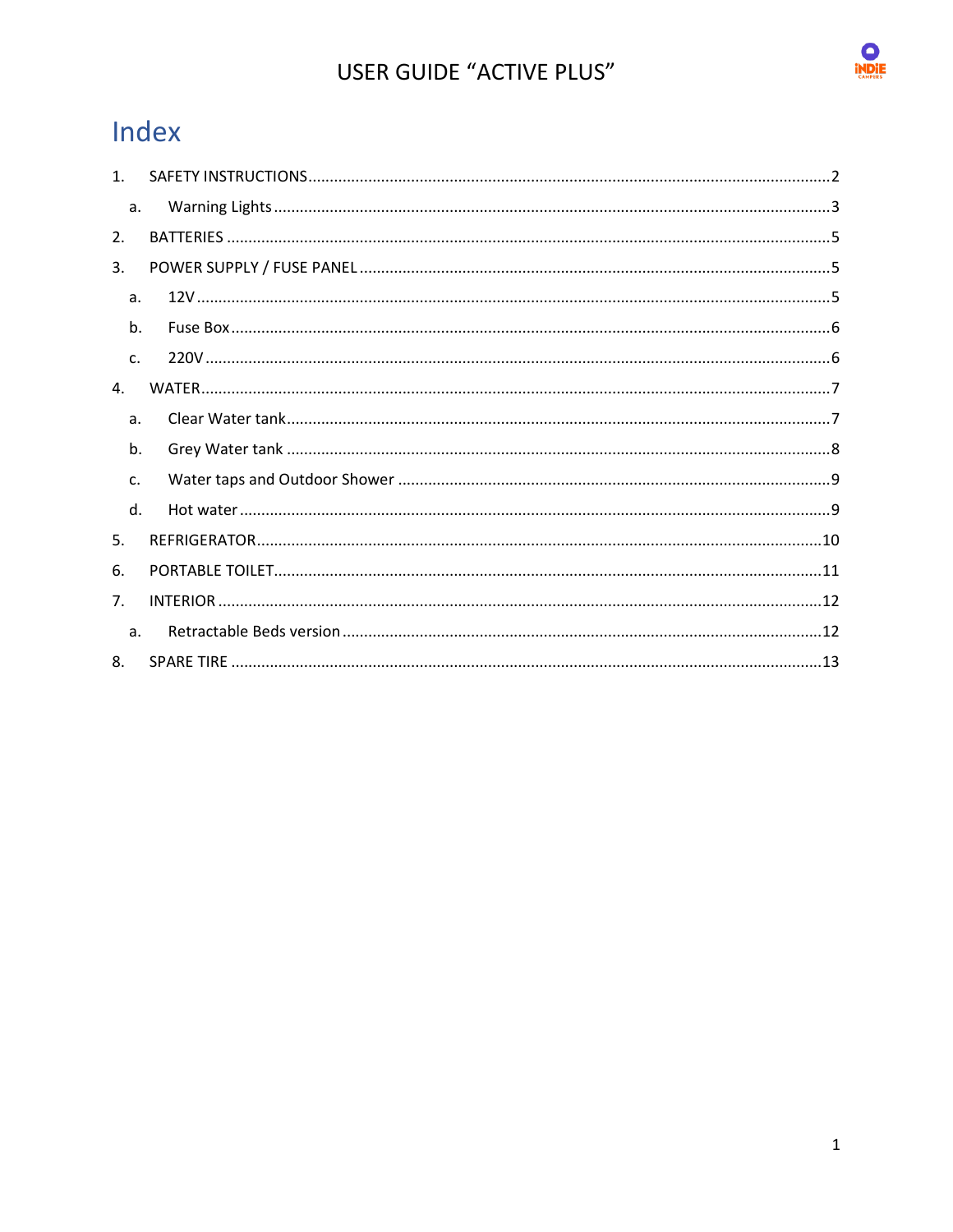

# <span id="page-2-0"></span>1. SAFETY INSTRUCTIONS



# **DANGER!**

- When refueling the campervan, make sure all gas-fired appliances in the living area of the campervan are turned off. Explosion hazard!
- If you smell gas or suspect a gas leak, immediately take the following measures: Close the shutoff valve on the gas cylinder!
- Avoid ignition sources and naked flames. Smoking inside the campervan is strictly forbidden!
- When using the gas cooker, you must open either a roof light, a window or the doors!
- The campervan must never be heated with radiant heaters and other appliances that take their combustion air from the interior of the campervan!
- To ensure a continuous flow of air in the caravan, the forced air vents in the roof lights and in the floor plate in the kitchen area must never be covered!
- The gas locker must be hermetically sealed from the interior of the campervan and there must be a ventilation opening of at least 100 cm2 on or immediately above the floor which must never be covered!
- Gas bottles must be kept in the gas locker only, where they must be held upright and strapped to prevent them twisting around!
- Do not store electrical devices (e.g. batteries) and/or devices which form a source of ignition in the gas locker!
- Appliances which run on gas must not be used while refueling or in a garage!
- Operate the gas system only with propane, butane or a mix of the two gas types!
- When driving, close the gas bottle shut-off valve and disconnect the gas regulator from the gas bottle!
- Close the associated gas shut-off valve for gas appliances which are not in use!
- Never leave children unattended in the campervan!
- Keep flammable materials such as curtains, wardrobe and front panels made of fabric away from heating and cooking appliances and lamps!
- Never use portable heating or cooking appliances!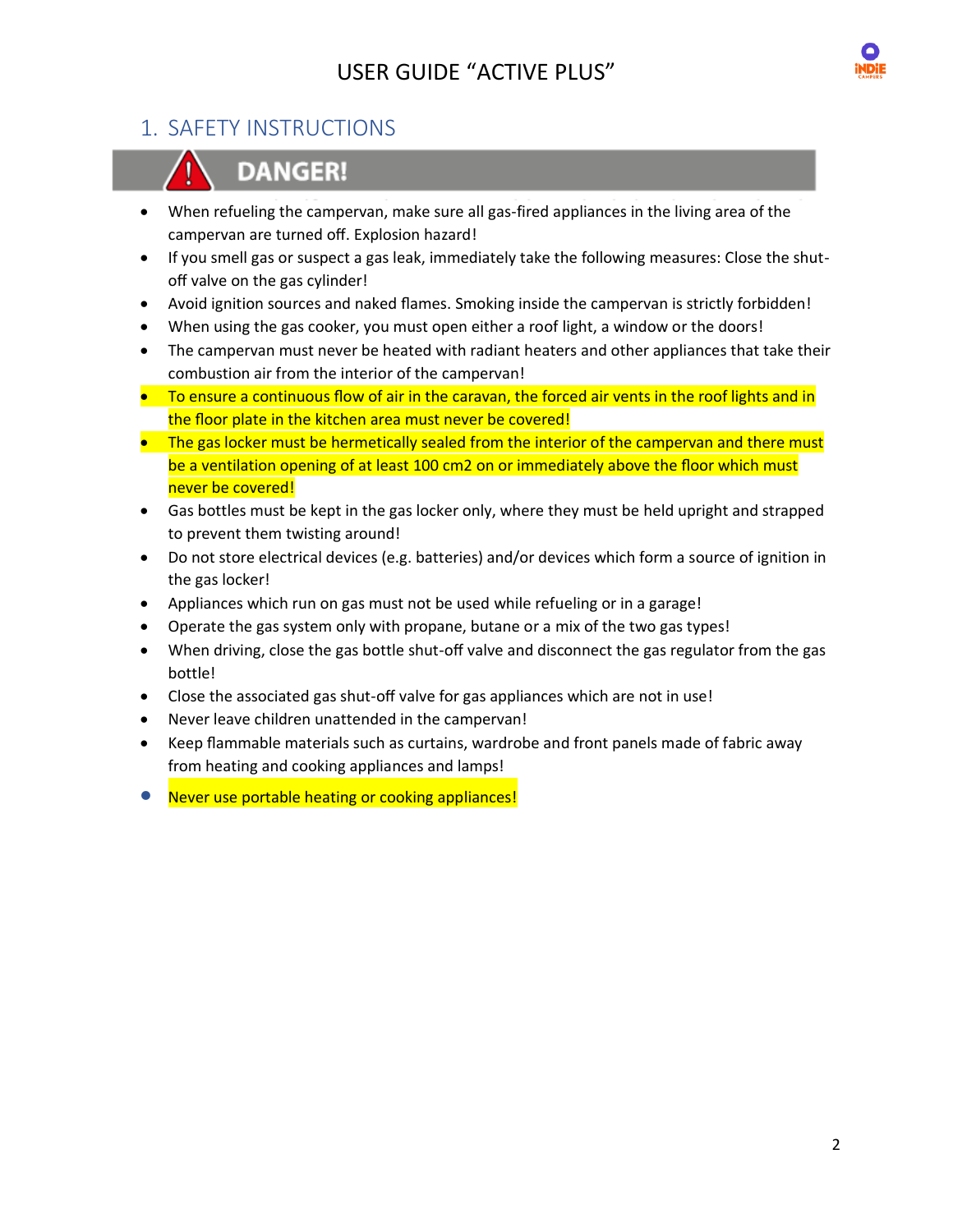

# a. Warning Lights

<span id="page-3-0"></span>

| <b>Warning Light</b>                              | What it means                                   | What to do                                                                                          |
|---------------------------------------------------|-------------------------------------------------|-----------------------------------------------------------------------------------------------------|
| <b>LOW BRAKE FLUID</b><br><b>LEVEL (red)</b>      | <b>LOW BRAKE</b><br>FLUID/HANDBRAKE             | Check if handbrake is disengaged<br>$\bullet$<br>Open car bonnet and check brake fluid<br>$\bullet$ |
| <b>HANDBRAKE ON (red)</b>                         | <b>ENGAGED</b>                                  | level on reservoir                                                                                  |
|                                                   |                                                 |                                                                                                     |
| <b>HIGH TEMPERATURE</b><br><b>ENGINE COOLANT</b>  | <b>ENGINE COOLANT</b><br><b>TEMPERATURE TOO</b> | Switch off engine (ignition can be on)<br>$\bullet$<br>and let it cool for 15min                    |
| FLUID (red)                                       | <b>HIGH</b>                                     | Open car bonnet and check Coolant (last<br>$\bullet$<br>section) level on reservoir                 |
| <b>ENGINE COOLANT</b>                             |                                                 | Red light: Switch off engine immediately<br>$\bullet$                                               |
| <b>TEMPERATURE</b>                                |                                                 | and check Coolant level on reservoir<br>(ignition can be on)                                        |
|                                                   |                                                 | Blue light: start driving and it will go off<br>٠                                                   |
| <b>LOW BATTERY</b>                                | LOW BATTERY CHARGE                              | Steady or flashing light - do NOT switch<br>$\bullet$                                               |
| <b>CHARGE</b> (red)                               |                                                 | off the engine<br>Drive or tow to official dealer<br>$\bullet$                                      |
|                                                   |                                                 | immediately/nearest garage                                                                          |
| <b>LOW ENGINE OIL</b><br><b>PRESSURE</b> (red)    | LOW ENGINE OIL<br><b>PRESSURE</b>               | Park and after 15min open car bonnet<br>$\bullet$                                                   |
| <b>EXHAUSTED OIL (red)</b>                        |                                                 | and check Oil dipstick<br>Steady light indicates that previously<br>$\bullet$                       |
|                                                   |                                                 | existing range has already been<br>depleted - change oil immediately                                |
| <b>INEFFICIENT</b>                                | <b>EBD FAILURE</b>                              | Switch off the vehicle and start it again<br>$\bullet$                                              |
| <b>EBD</b><br><b>ELECTRONIC</b><br><b>BRAKING</b> |                                                 | to make sure light persists<br>If yes, drive with utmost care to nearest<br>$\bullet$               |
| <b>DISTRIBUTOR</b><br>(red) (amber)               |                                                 | official dealer garage                                                                              |
|                                                   |                                                 |                                                                                                     |
| <b>INEFFICIENT ABS</b>                            | ABS FAILURE                                     | Switch off the vehicle and start it again                                                           |
| <b>SYSTEM</b> (amber)                             |                                                 | to make sure light persists<br>Caution advisable - ABS is faulty but<br>٠                           |
|                                                   |                                                 | braking keeps its effectiveness                                                                     |
|                                                   |                                                 | Go to nearest official dealer garage<br>$\bullet$                                                   |
|                                                   | <b>INJECTION SYSTEM IS</b><br><b>NOT</b>        | Under these conditions, the vehicle can<br>$\bullet$<br>continue travelling at moderate speed       |
|                                                   | <b>WORKING PROPERLY</b>                         | without demanding excessive effort                                                                  |
|                                                   |                                                 | from the engine.<br>Prolonged use of the vehicle with the<br>٠                                      |
|                                                   |                                                 | warning light on may cause damage.                                                                  |
|                                                   |                                                 | <b>Contact Indie Campers Customer</b>                                                               |
|                                                   |                                                 | Support as soon as possible.                                                                        |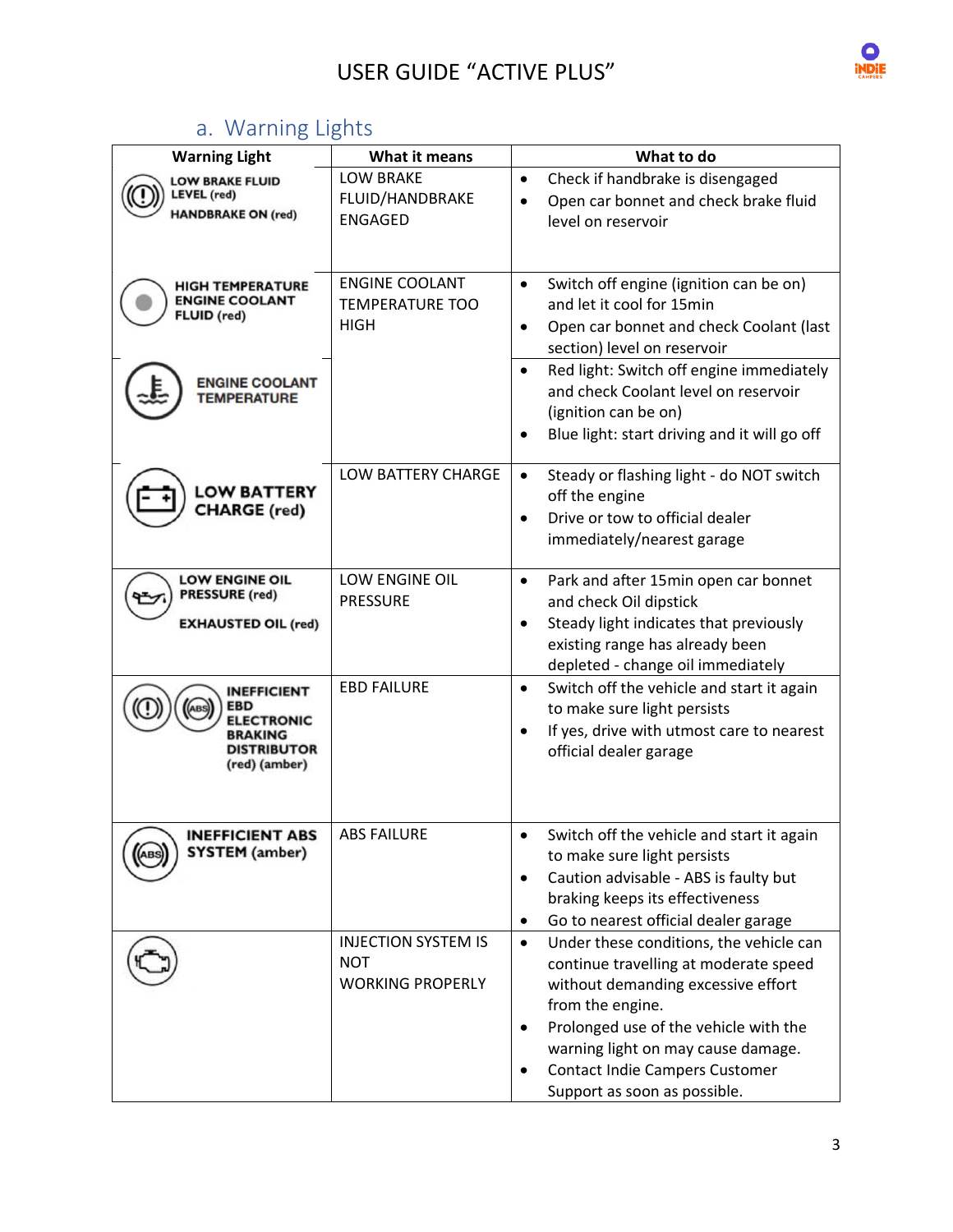

| <b>GLOW PLUG</b><br>WARMING<br>(Multijet versions -<br>amber) | <b>GLOW PLUG</b><br>PREHEATING                          | If this light goes on whilst driving, one of<br>$\bullet$<br>the glow plugs might be damaged and it<br>may cause difficulty starting the vehicle<br>with cold engine.<br>Drive normally until check-out if engine<br>feels/sounds normal |
|---------------------------------------------------------------|---------------------------------------------------------|------------------------------------------------------------------------------------------------------------------------------------------------------------------------------------------------------------------------------------------|
| <b>VEHICLE PROTECTION</b><br><b>SYSTEM FAILURE</b><br>(amber) | <b>FAULTY CAR KEY</b>                                   | <b>Contact Indie Campers Customer</b><br>٠<br>Support.                                                                                                                                                                                   |
| <b>DIESEL PARTICULATE</b><br><b>FILTER CLOGGED</b>            | DPF (PARTICULATE<br>FILTER) CLEANING<br><b>UNDERWAY</b> | To solve it drive the vehicle at 60 km/h<br>$\bullet$<br>with engine revs above 2000 rpm. If this<br>warning light comes on, it does not<br>mean there is a vehicle defect, so there<br>is no need to take it to a garage.               |
| <b>POWER STEERING</b><br><b>FAILURE</b> (red)                 | POWER STEERING<br><b>FAILURE</b>                        | <b>Contact Indie Campers Customer</b><br>٠<br>Support.                                                                                                                                                                                   |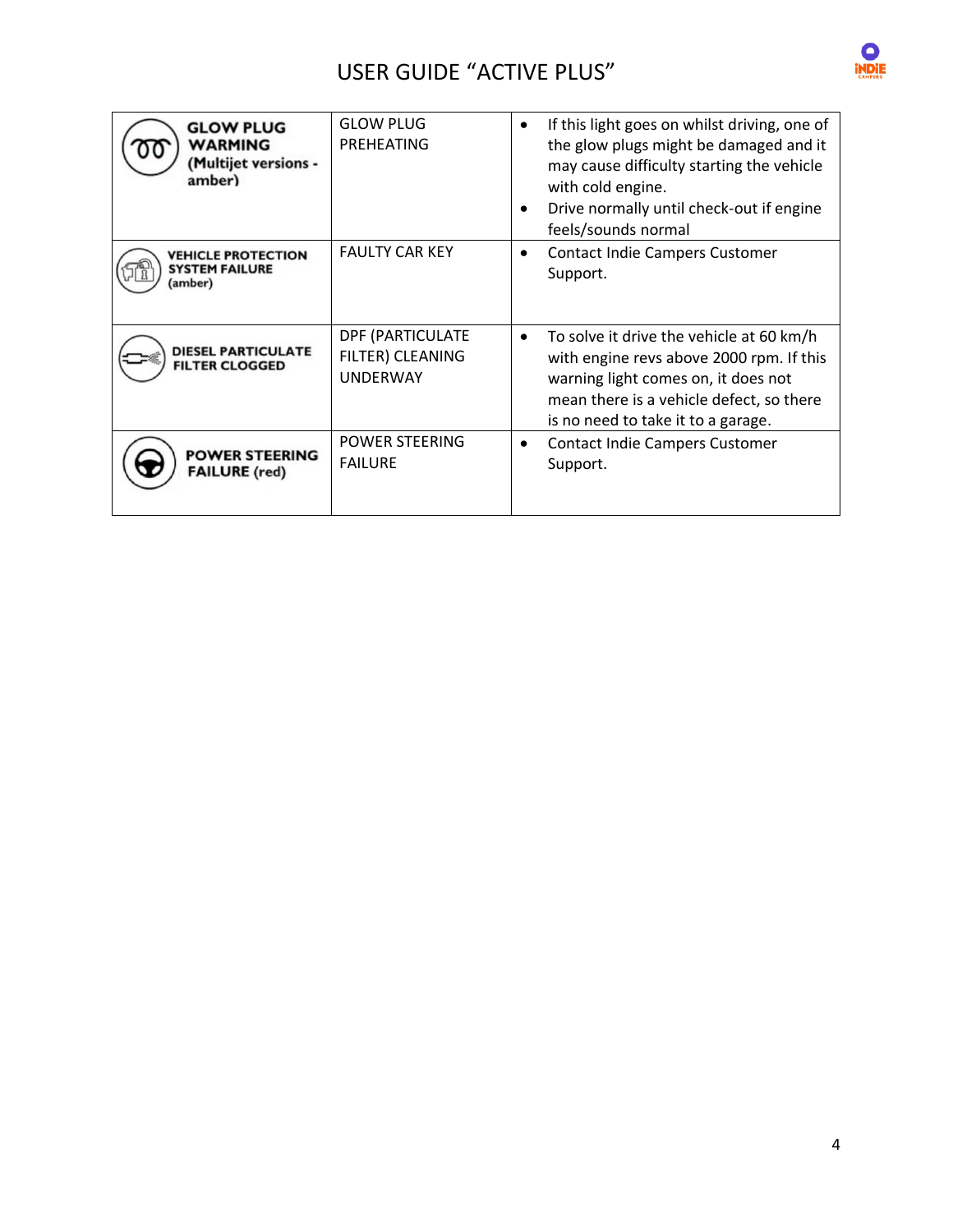

## <span id="page-5-0"></span>2. BATTERIES

The van has two batteries, one for the engine (engine battery) and one for the camper (leisure battery). Both batteries are located on the driver's side of the van.

When the van is being driven, both batteries will charge. When the van is stopped only the leisure battery will work. To charge the leisure battery connect the van to a 220V electrical source.

**Note**: driving the van is not sufficient to recharge the leisure battery.



## <span id="page-5-1"></span>3. POWER SUPPLY / FUSE PANEL

The electricity in the camper has two different sources of power: 12V and 220V.

**IMPORTANT NOTE**: The power supply will automatically change to 220V when an exterior cable is connected to the van.

## a. 12V

<span id="page-5-2"></span>The 12V works through the leisure battery and has several connections: UBS, lighter plug (12V plugs), lights, cooler/refrigerator and water taps.

If none of the above connections work, the van ran out of battery and needs to be cabled to a 220V in a campsite. If only one of the connections doesn't work, the most common issue is a damaged fuse. Check if the fuse that match with the plug or light is working.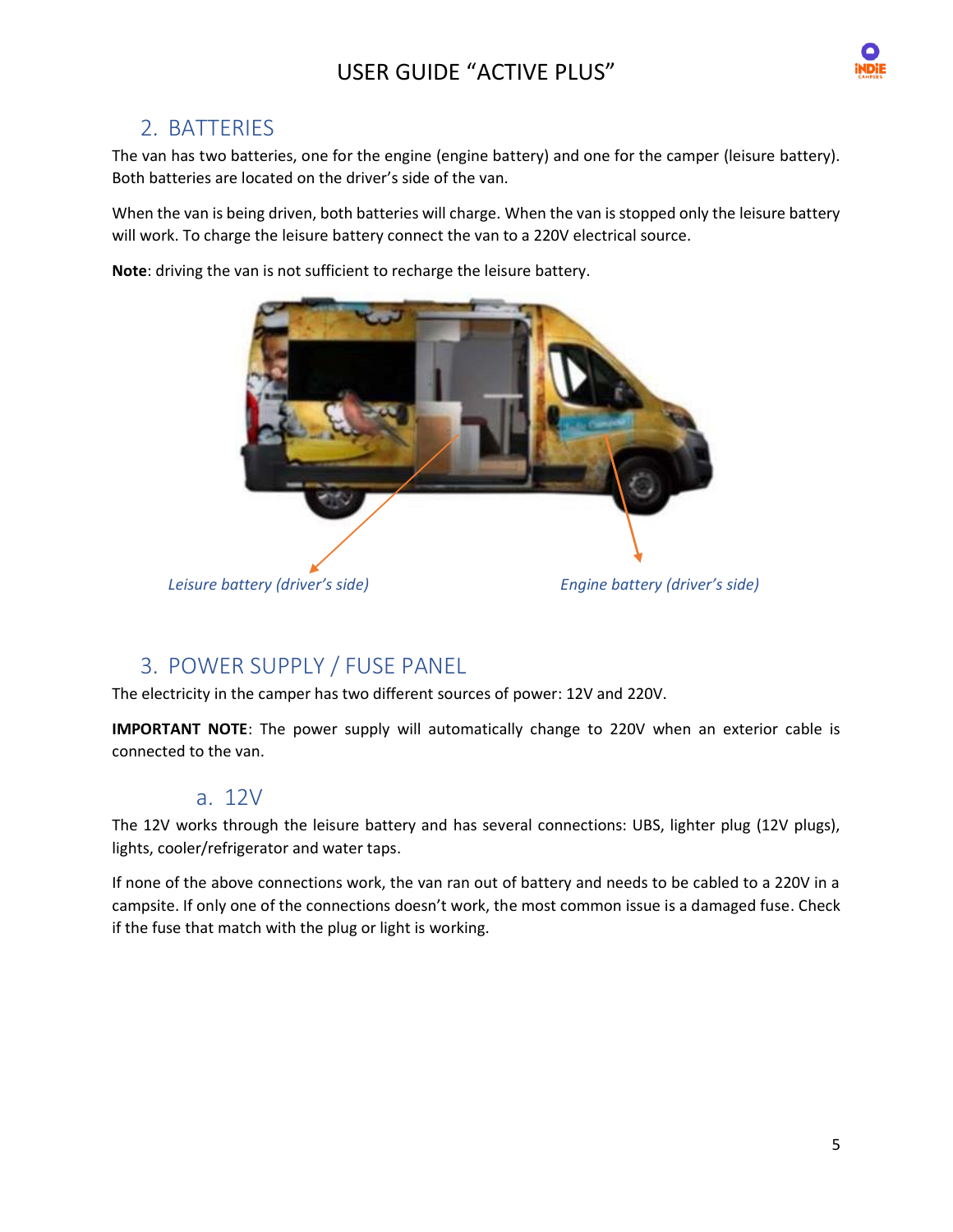

## b. Fuse Box

<span id="page-6-0"></span>The fuse box is under the rear passenger's seat:





*Fuse boxes Spare fuses (no wires connected)*

## c. 220V

<span id="page-6-1"></span>The 220V plugs and the water heater only work when the charging cable of the campervan is connected to an external source. The power supply will automatically change to 220V.



It is not recommended to turn on the 220V plugs and the water boiler at the same time. Most of the times, the electrical panel will not have sufficient power to supply various appliances at the same time.

If the 220V plugs or the water boiler don't work, check if the orange/red light switch/button is on in the battery charger (next to secondary battery), and if all the switches in the board are in upper position.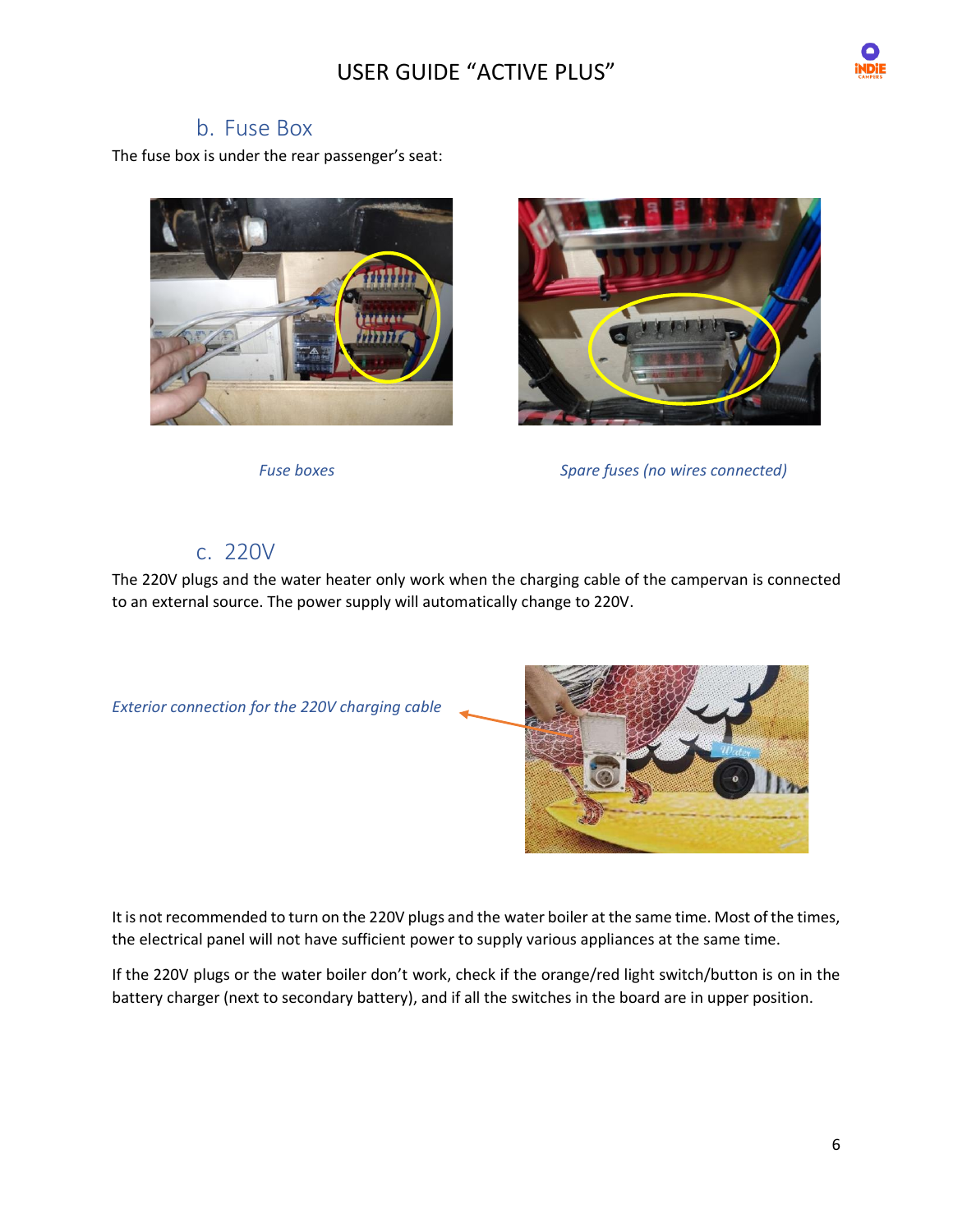



In order to solve it, try another plug in the camping site and check if the orange/red light switch/button is on in the battery charger is now on. If it's on, the problem is solved, and if not, a new cable should be used (usually campsites have extras).

## <span id="page-7-0"></span>4. WATER

<span id="page-7-1"></span>All vans have two water tanks, one for clean water and other for grey water (waste water).

# a. Clear Water tank

The clean water tank is in the driver side in the middle of the van.



#### **To open the clean water tank:**

- 1. Place the secondary key in the lock and turn it counter-clockwise (half-turn)
- 2. Push the lid inwards, and rotate it counter-clockwise until it clicks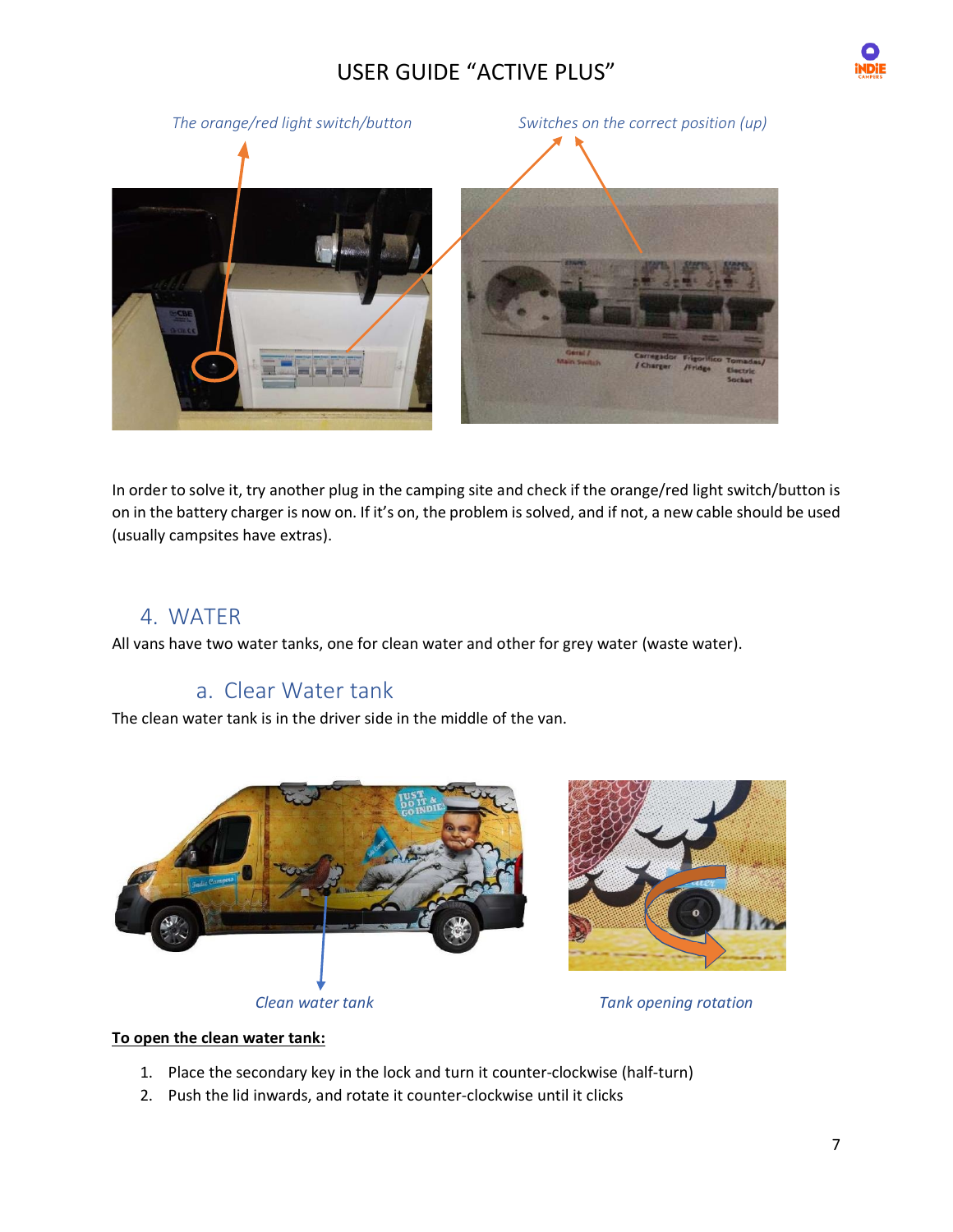

3. Take the lid out

#### **To close the clean water tank:**

- 1. Put the lid back in place, push it in and turn it clockwise until it clicks
- 2. Use the water tank key in the lock and turn it clockwise (half-turn) to lock it

**Note**: the campervan has an overflow outlet to drain the excess water when the water level in the tank reaches the maximum capacity.

# b. Grey Water tank

<span id="page-8-0"></span>The grey water tank is under the van in the passenger side below the sliding door. The tap is near the rear wheel.







*Location of the Grey water tank Grey water tank opening/closing tap*

#### **Important Notes**:

- If the grey water tank is full, the water from the shower cabin will not be drained.
- Whenever the clean water tank is filled, the grey water tank needs to be emptied to prevent floods.
- If there is a bad smell coming from the grey water tank, the tank needs to be emptied. Afterwards, 1 liter of bleach mixed with 5 liters of water should be poured in the shower hole and a short drive should be done to wash the tank. Finally, drain the grey water tank.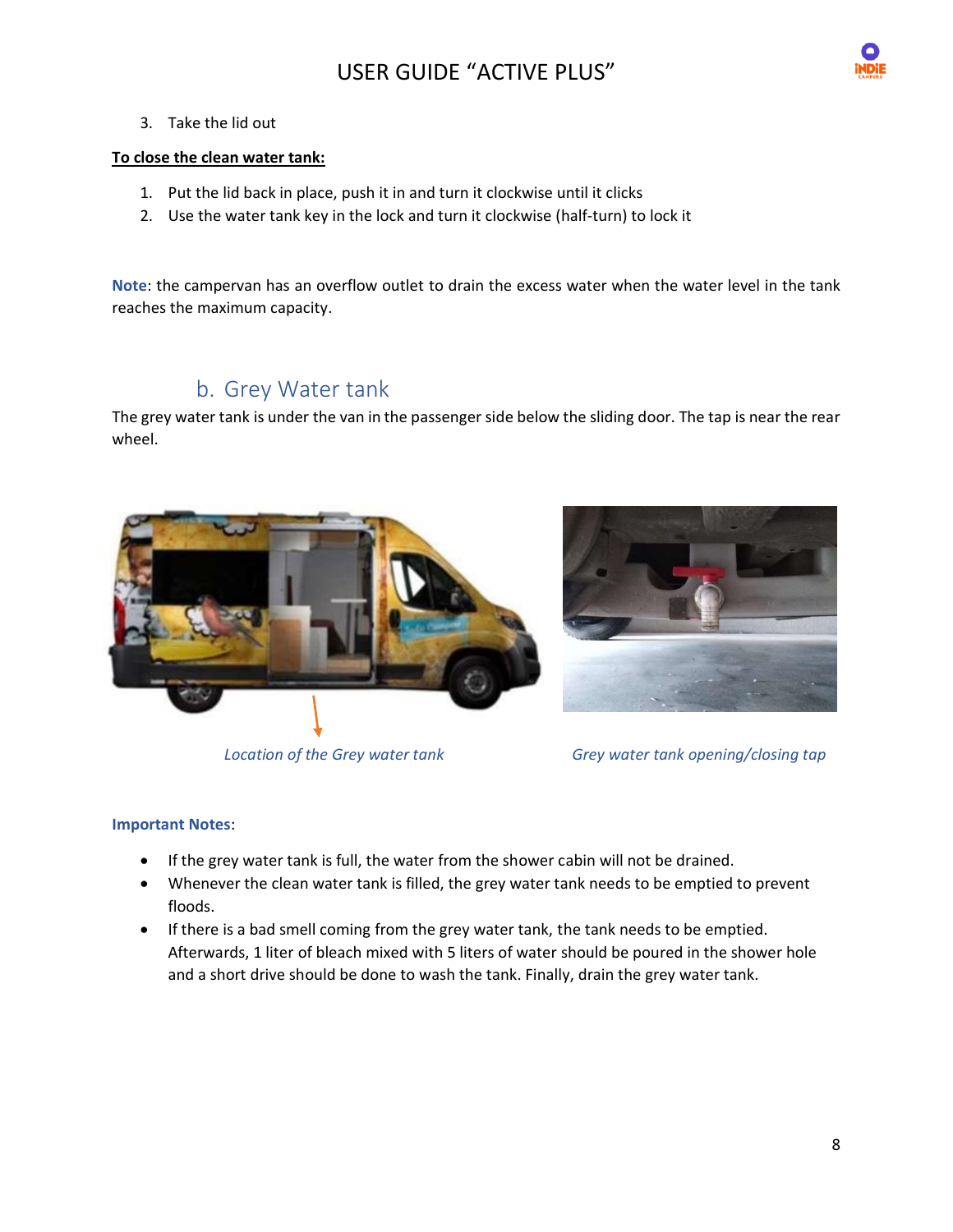

# c. Water taps and Outdoor Shower

<span id="page-9-0"></span>There are three clean water outlets: the kitchen sink, the shower cabin, and the outdoor shower. To switch on the outside shower, click in the following switch button.



#### **Important Notes**:

- always turn off the outdoor shower switch after use to prevent overheating of the system or leakage from the water pump
- if after the water tank is refilled and there is still no water in the taps, open the kitchen tap in the sink and block its end, for approximately 10 seconds, to remove the air from the pipes and then close it again.
- if the water pump doesn't work (no noise can be heard), the fuses need to be checked if there is a problem with the fuses, they need to be changed at one of our depots or in a mechanic.
- <span id="page-9-1"></span>• if the sink tap is not working, the cable connection under the sink should be checked. As it is a storage area, the cable might have been disconnected while driving the vehicle.

## d. Hot water



*Water Boiler (with its plug disconnected)*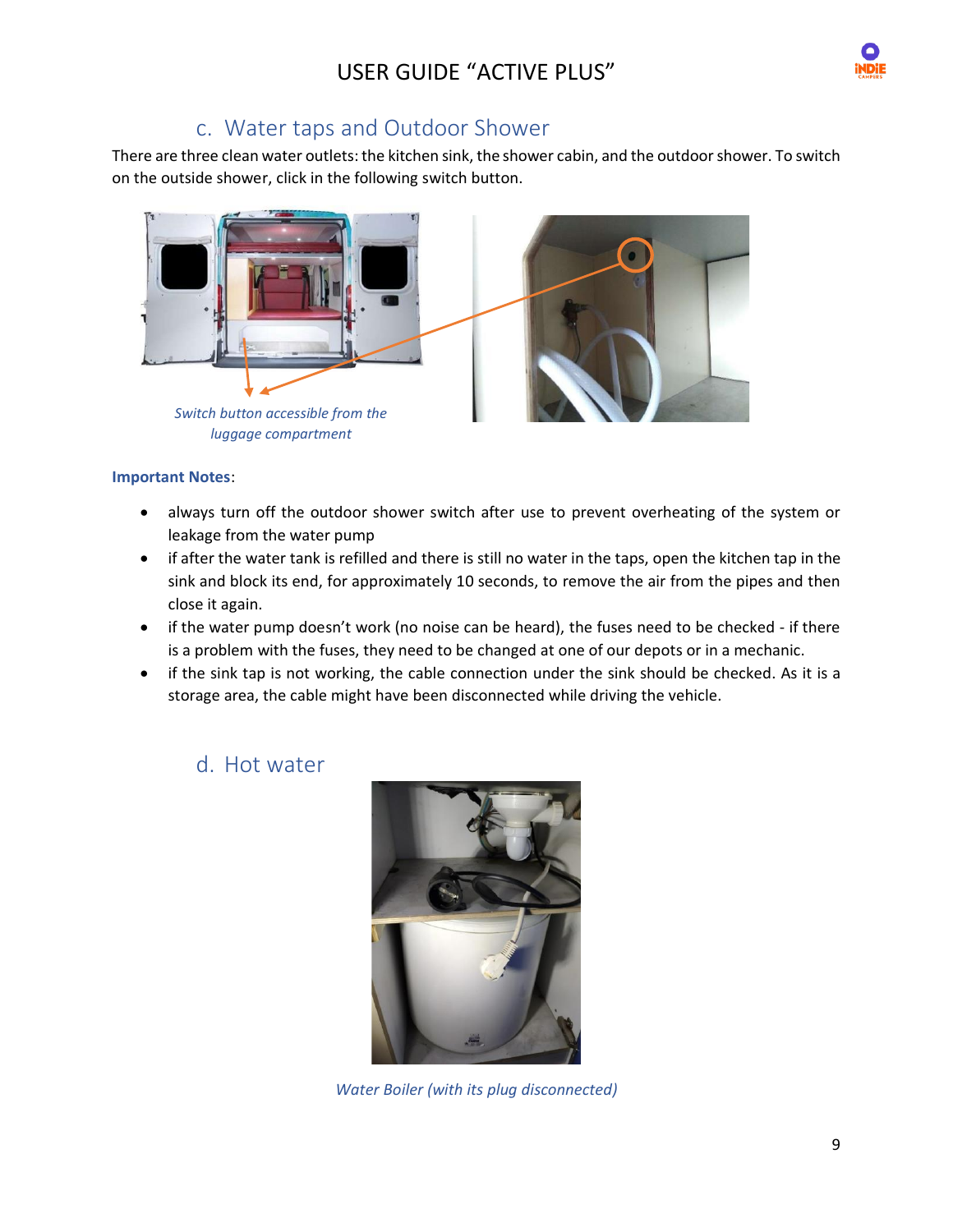

It is not recommended to turn on the 220V and the water boiler at the same time. Most of the times, the electrical panel will not have sufficient power to supply various appliances at the same time.

If the 220V plugs or the water boiler don't work, check if the orange/red light switch/button in the battery charger is on, and if all the switches in the electrical panel are in upper position.

## <span id="page-10-0"></span>5. REFRIGERATOR

The cooling device is equipped with a multi-level battery monitor that protects the vehicle battery against excessive discharging when the device is connected to the 12V vehicle electrics.

If the cooler is operated when the vehicle ignition is switched off, the cooler switches off automatically as soon as the supply voltage falls below a set level. The cooler will switch back on once the battery has been recharged to the restart voltage level.



*Refrigerator commands control*

- 1. **ON/OFF** switches the cooler on or off when the button is pressed for between one and two seconds
- 2. **POWER** Status indication:
	- a. LED lights up green: Compressor is on
	- b. LED lights up amber: Compressor is off
	- c. LED flashes amber: Voltage insufficient
- **3. ERROR**
	- a. LED flashes red: Device is switched on but not ready for operation
- 4. **SET** Selects the input mode:
	- a. Temperature setting
	- b. Celsius or Fahrenheit display
	- c. Set battery monitor
- 5. **DISPLAY** shows the information
- 6. Press once to **increase** the value
- 7. Press once to **decrease** the value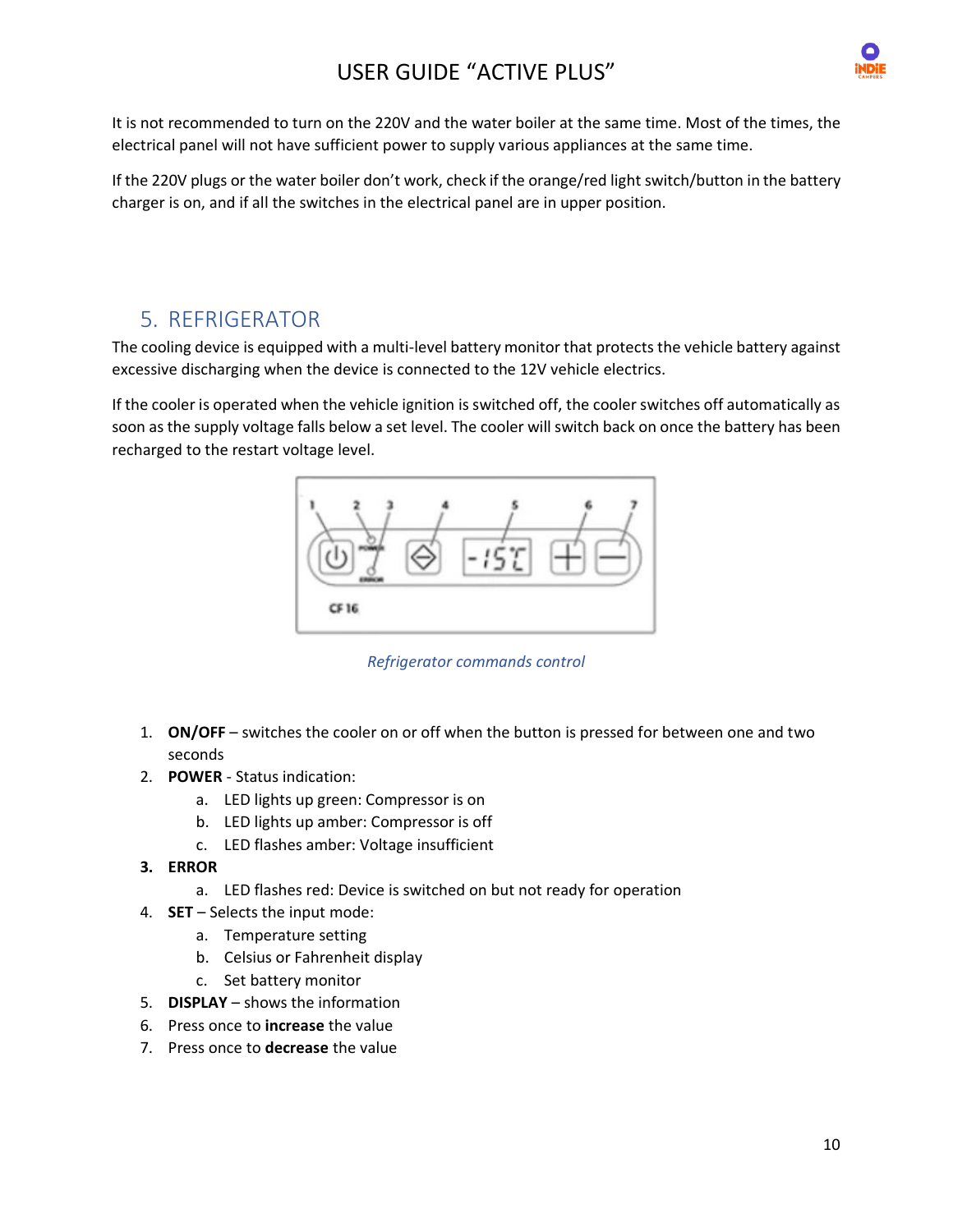

#### **Notes**:

- When the cooler is switched off by the battery monitor due to low voltage, the display switched off and the "Power" LED flashed orange.
- Before starting your new cooler for the first time, you should clean it inside and outside with a damp cloth for hygienic reasons.

#### **How to switch the temperature display between Celsius and Fahrenheit**:

- 1. Switch on the cooler.
- 2. Press the "SET" button twice.
- 3. Use the "UP +" and "DOWN -" buttons to select Celsius or Fahrenheit.
- 4. The selected temperature units then appear in the display for a few seconds. The display flashes several times before it returns to the current temperature.

# <span id="page-11-0"></span>6. PORTABLE TOILET

The Porta Potti has two separate parts. The bottom part is the waste tank (21 liters capacity) and the upper part. There are cleaning products for the waste tank and for the upper part of the toilet.



*Porta Potti*

- 1. This is where you add the flushing water and the cleaning products for the upper part of the toilet
- 2. To flush the toilet, lift the valve and push it



• Pull the selected handle and lift the upper part to separate the Porta Potti.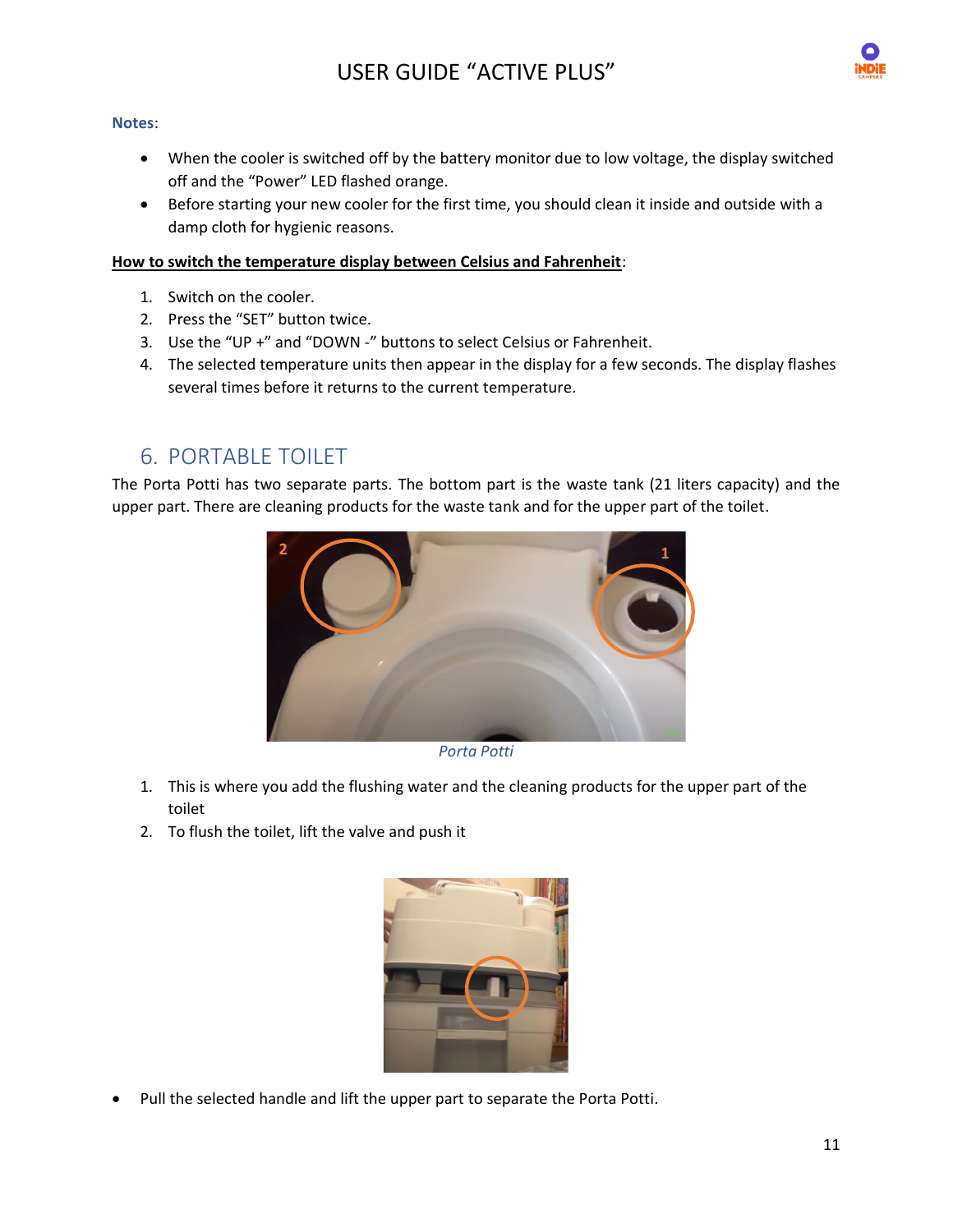



• To empty the tank, rotate the tube (1) outwards and press the button (2) to prevent splashes.

**Note**: Empty the tank in the appropriate places for it. Always empty and clean the toilet cassette and the wastewater tank before delivering the campervan, otherwise a Cleaning Fee will apply.

# <span id="page-12-1"></span><span id="page-12-0"></span>7. INTERIOR



a. Retractable Beds version

- 1. To open the top bed, unlock the top two + two corners
- 2. To open the lower bed, pull the lever under the table to bring it down, and use the backrest of the seat as a mattress, to be placed on the lowered table.